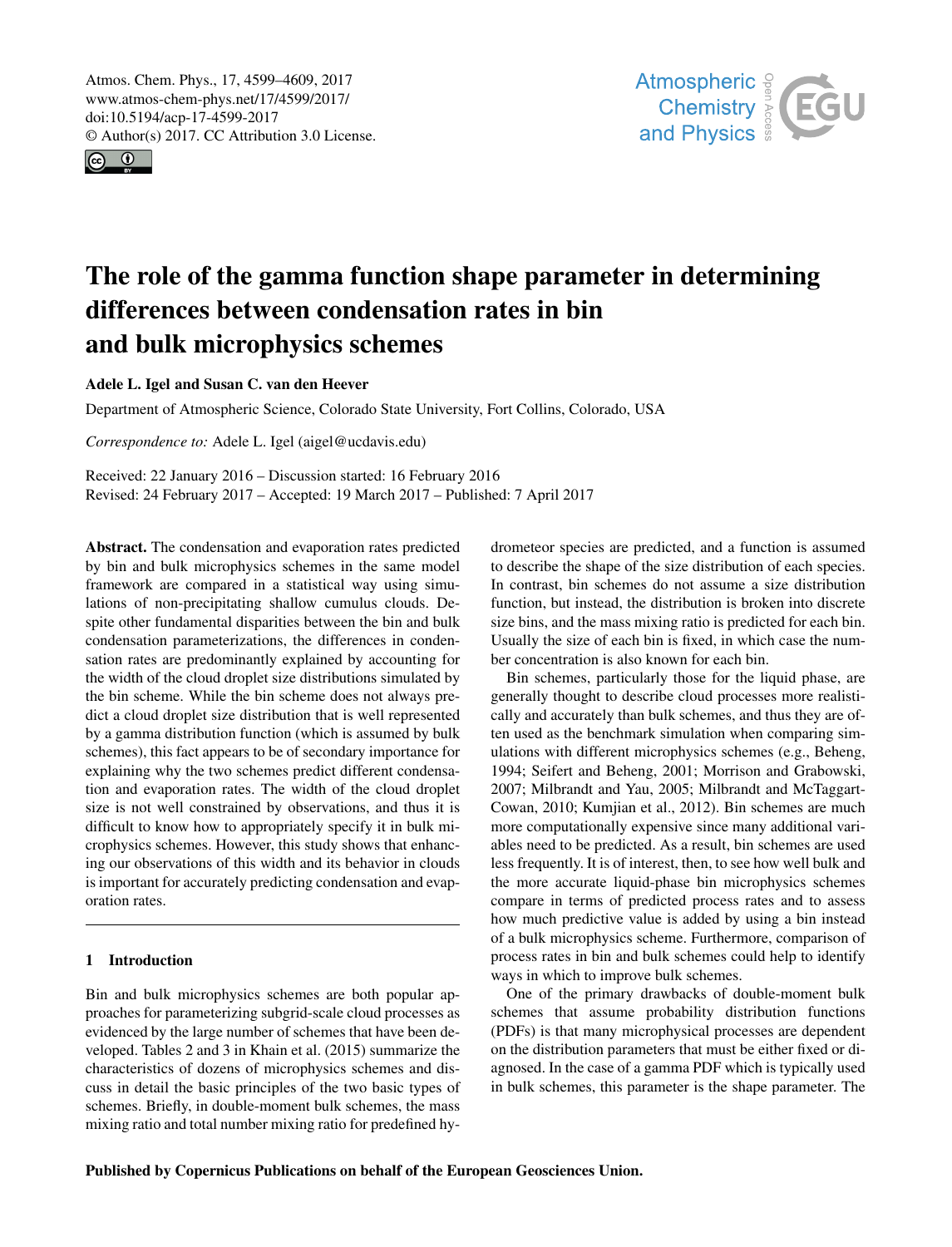

**Figure 1.** Shape parameter  $(v)$  values as a function of cloud droplet concentration as reported by Miles et al. (2000) using 16 previous studies. Values, cloud classification, and groupings are based on their Tables 1 and 2. The solid gray lines and the black line show proposed relationships between the cloud droplet concentration and the shape parameter. G98 is from Eq. (9) in Grabowski (1998). RL03 is from Eq. (3) in Rotstayn and Liu (2003) with their  $\alpha =$ 0.003. MG07 is from Eq. (2) in Morrison and Grabowski (2007). All equations were originally written for relative dispersion, which is equal to  $v^{-1/2}$ , and have been converted to equations for v for this figure.

gamma size distribution  $(n)$  is expressed as

$$
n(D) = \frac{N_t}{D_n^{\nu} \Gamma(\nu)} D^{\nu - 1} e^{-D/D_n},
$$
\n(1)

where  $\nu$  is the shape parameter,  $N_t$  is the total number mixing ratio,  $D$  is the diameter, and  $D_n$  is called the characteristic diameter. Much is still to be learned regarding what the most appropriate value of the shape parameter is and how it might depend on cloud microphysical properties.

Figure 1 shows previously proposed relationships between the cloud droplet number concentration and the shape parameter (Grabowski, 1998; Rotstayn and Liu, 2003; Morrison and Grabowski, 2007; hereinafter G98, RL03, and MG07, respectively) along with values of the shape parameter reported in the literature and summarized by Miles et al. (2000) for several different cloud types. The figure shows a wide range of possible values of the shape parameter based on observations. The lowest reported value is 0.7 and the highest is 44.6, though this highest point is clearly an outlier. Furthermore, there is no apparent relationship with the cloud droplet concentration in the data set as a whole, and both increases and decreases in the shape parameter are found with increasing droplet concentration among individual groupings. There is also no clear dependence of the shape parameter on cloud type. Figure 1 additionally shows that two of the proposed functions relating these two quantities are similar (RL03 and MG07) but that the third function (G98) exhibits an opposite trend compared with these first two.

Furthermore, using appropriate values of the shape parameter may be necessary to accurately model cloud characteristics and responses to increased aerosol concentrations. Morrison and Grabowski (2007) found that switching from the MG07 to the G98  $N-v$  relationships in Fig. 1 led to a 25 % increase in cloud water path in polluted stratocumulus clouds. This example shows that inappropriately specifying the shape parameter could have implications for the accurate simulation of not only basic cloud and radiation properties but also for the proper understanding of cloud–aerosol interactions. However, it is apparent from Fig. 1 that large uncertainties still exist regarding the behavior of the shape parameter and how it should be represented in models.

The goal of this study is to compare the condensation and evaporation rates predicted by bin and bulk microphysics schemes in cloud-resolving simulations run using the same dynamical and modeling framework and to assess what the biggest sources of discrepancies are. The focus is on condensation and evaporation since these processes occur in all clouds and are fundamental for all hydrometeor species. It will be shown that in spite of other basic differences between the particular bulk and bin microphysics schemes examined here, the lack of a prognosed shape parameter for the cloud droplet size distribution in the bulk scheme is often the primary source of differences between the two schemes. Thus, an improved understanding of the shape parameter is necessary from observations and models.

# 2 Condensation and evaporation rate formulations

The Regional Atmospheric Modeling System (RAMS) is used in this study. It contains a double-moment bulk microphysics scheme (BULK) (Saleeby et al., 2004; Saleeby and van den Heever, 2013) and the Hebrew University spectral bin model (BIN) (Khain et al., 2004). The Hebrew University spectral bin model is newly implemented in RAMS. Details about the implementation can be found in Appendix A.

In the BULK microphysics scheme, cloud droplet size distributions are assumed to conform to a gamma PDF given by Eq. (1). The condensation and evaporation scheme is described in detail in Walko et al. (2000), and the amount of liquid water condensed in a time step is given by their Eq. (6). Here, only the important relationships to the cloud droplet distribution properties are shown. Specifically, the BULK condensation and evaporation rate ( $\partial r_c/\partial t$ ; time rate of change of the mass mixing ratio of cloud droplets) is proportional to  $N_t$ , D (mass mean diameter),  $\nu$ , and S in the following way:

$$
\frac{\partial r_{\rm c}}{\partial t} \propto (S-1)N_{\rm t}\overline{D}\nu \left(\frac{\Gamma(\nu)}{\Gamma(\nu+3)}\right)^{1/3}.\tag{2}
$$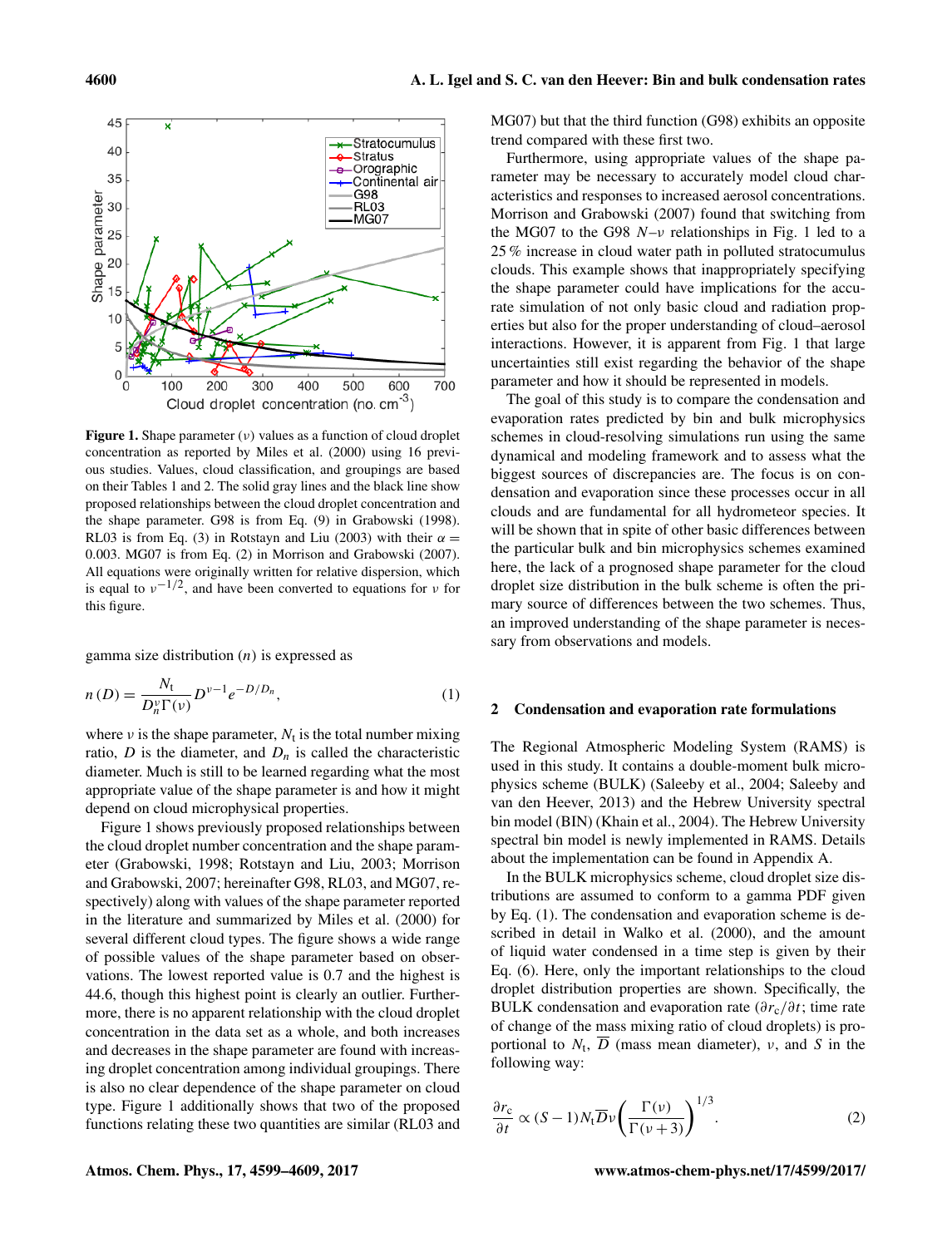The BULK scheme does not use a saturation adjustment scheme for cloud water like many other bulk microphysics schemes do. Also, while not obvious here, the BULK scheme condensation and evaporation is implemented in such a way that evaporation cannot result in supersaturation, and likewise condensation cannot deplete the water vapor so much that the air is subsaturated at the end of the time step.

In contrast, the equation for the condensation and evaporation rate in the BIN is proportional to S and the number concentration  $N$  and diameter  $D$  in each bin in the following way:

$$
\frac{\partial r_{\rm c}}{\partial t} \propto (S-1) \sum N_i D_i.
$$
 (3)

As we would expect in a bin scheme, the condensation rate is proportional to the droplet properties in each bin rather than to the average droplet diameter and total number concentration. In the bin scheme, many small sub-time steps are taken during condensation and evaporation and the values of  $S, N_i$ , and  $D_i$  are updated after each.

#### 3 Simulations

In order to investigate the difference in condensation rates predicted by the two microphysics schemes, simulations of *non-precipitating* shallow cumulus clouds over land were performed. This cloud type was chosen in order to minimize the indirect impacts of precipitation processes. Furthermore, the daytime heating and evolution of the boundary layer results in a wider range of thermodynamic conditions than would occur in simulations of maritime clouds. The simulations were the same as those described in Igel and van den Heever (2017a, b). They were run with RAMS and employed 50 m horizontal spacing and 25 m vertical spacing over a grid that is  $12.8 \times 12.8 \times 3.5$  km in size. Such fine spacing was used in order to well resolve the cumulus clouds and their microphysical structure. The simulations were run for 9.5 h using a 1 s time step. Clouds appeared after about 4.5 h. The simplified profiles of potential temperature, horizontal wind speed, and water vapor mixing ratio based on an Atmospheric Radiation Measurement (ARM) southern Great Plains (SGP) sounding from 6 July 1997 at 11:30 UTC (06:30 LST) presented in Zhu and Albrecht (2003) (see their Fig. 3) were used to initialize the model homogeneously in the horizontal direction. Random temperature and moisture perturbations were applied to the lowest model level at the initial time.

Some modifications were made to the model for this study only in order to make the two microphysics schemes more directly comparable. The diagnosis of saturation ratio from current values of the water vapor mixing ratio and temperature at the beginning of the microphysics routines was changed in the BULK scheme to make it the same as the calculation in the BIN. The BIN does not include a parameterization for aerosol dry deposition, so this process was turned off in the BULK scheme. Finally, the regeneration of aerosol upon droplet evaporation was deactivated in both microphysics schemes. Aerosol concentrations were initialized homogeneously in the horizontal and vertical directions. Aerosol particles did not interact with radiation.

Five simulations were run with the BULK scheme and three with the BIN scheme. Since the relationships in Fig. 1 (G98; RL03; MG07) suggest that the shape parameter may depend on the cloud droplet number concentration, the simulations were run with three different aerosol concentrations, specifically, 100, 400, and  $1600 \text{ cm}^{-3}$ , in order to obtain a larger range of droplet concentration values. The aerosol in the BIN simulations was initialized with, and in the BULK simulations was assumed to follow, a lognormal distribution with a median radius of 40 nm and a spectral width of 1.8. These BULK simulations used a shape parameter value of 4. Two additional BULK simulations were run with an aerosol concentration of  $400 \text{ cm}^{-3}$  and shape parameter values of 2 and 7. These values were chosen based on previous analysis of the BIN simulations in Igel and van den Heever (2017a). The BIN simulations will be referred to by the microphysics scheme abbreviation and the initial aerosol concentration, e.g., BIN100, and the BULK simulation names will additionally include the value of the cloud droplet shape parameter, e.g., BULK100-NU4.

#### 4 Results

# 4.1 Instantaneous condensation rates

In order to compare directly the condensation rates predicted by the BULK and BIN microphysics schemes, it is necessary to evaluate these rates given the same thermodynamic and cloud microphysical conditions. The BULK condensation equation (Eq. 2) is approximately linearly proportional to four quantities:  $S$ ,  $N_t$ ,  $D$ , and  $\nu$ . We say approximately proportional since the presence of the ventilation coefficient (which itself depends on  $\overline{D}$  and v) makes these factors not truly proportional to the condensation rate. In the BIN scheme, among these four variables, the condensation rate is only explicitly proportional to S and is not explicitly proportional to  $N_t$ ,  $D$ , or  $\nu$  (which do not appear at all in Eq. 3) since the BIN scheme does not make assumptions about the functional form of the size distribution. If it is assumed nevertheless that the BIN size distributions *can* be described by some probability distribution function (which does not necessarily have to be a gamma distribution), then we would still expect the BIN scheme condensation rate to scale linearly with  $N_t$  and  $\overline{D}$ .

Therefore, in order to best compare the condensation rates between the two schemes, the condensation and evaporation rates that occur during one time step were binned by the values of  $S$ ,  $N_t$ , and  $D$  that existed at the start of the condensation and evaporation process and were averaged in each bin.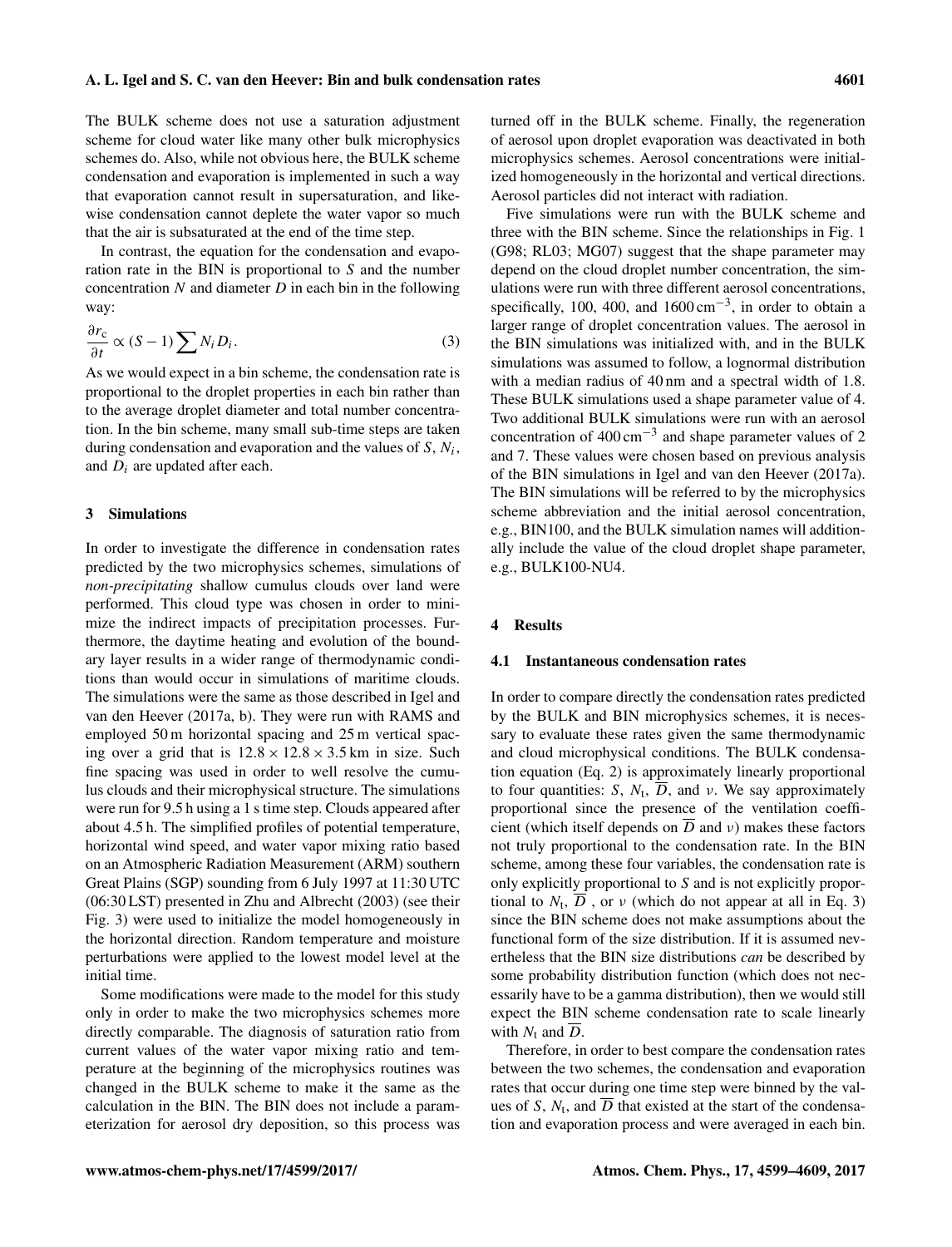

Figure 2. (a, b) Example average condensation and evaporation rates (mg kg<sup>-1</sup> s<sup>-1</sup>), (c, d) example average shape parameters, and (e, f) example average values of  $\overline{f_{\rm NU,BIN}}$  in joint bins from BIN400. Panels  $(a, c, e)$  show average values of the two quantities for all joint bins from BIN400 with S between 1.011–1.012, and  $(b, d, f)$  show averages for all joint bins from BIN400 with  $\overline{D}$  between 19 and  $20 \mu m$ .

(Note that these phase space bins are not the same as the hydrometeor distribution bins.) That is, all points with the same  $S, N_t$ , and  $D$  were grouped and the average condensation or evaporation in each group of points was calculated. The average condensation rate in each  $S$ ,  $N_t$ , and  $D$  joint bin was calculated separately for each simulations.

Examples of the average condensation and evaporation rates from BIN400 are shown in Fig. 2a–b as functions of  $S$ ,  $N_t$ , and  $D$ . Values in each joint bin differ for the other simulations. Saturation ratio bin widths of 0.1 or 1 were used where the cloud was supersaturated or subsaturated, respectively. For  $\overline{D}$ , bin widths of 1 µm were used. For N, the bin width depended on the initial aerosol concentration of the simulation: bin widths of 2.5, 10, and  $40 \text{ mg}^{-1}$  were used for simulations with an initial aerosol concentration of 100, 400, and  $1600 \text{ mg}^{-1}$ , respectively. The output from the dynamical model only includes the values of  $S$ ,  $N_t$ , and  $D$  after condensation and evaporation have occurred. However, since the rates of condensation and droplet nucleation were known from additional model output and since microphysics



Figure 3. The ratio of the BULK to BIN (a–c) condensation and (d–f) evaporation rates as a function of saturation ratio  $(S)$  and integrated diameter  $(N\overline{D})$  for each pair of simulations. Note the differences in axes limits.

was the last physical process to occur during a time step in RAMS, the  $S$ ,  $N_t$ , and  $D$  that existed before condensation occurred were easily calculated from the model output. All points where the cloud mixing ratio before condensation was greater than  $0.01$  g kg<sup>-1</sup> and the cloud droplet number concentration was greater than  $5 \text{ mg}^{-1}$  were included in the analysis. Finally, joint bins with fewer than 50 data points were discarded.

As seen in Fig. 2a–b, there is a smooth transition to higher condensation rates as the saturation ratio increases and to higher condensation ( $S \ge 1$ ) and evaporation ( $S < 1$ ) rates as the diameter or number mixing ratio increases. This is expected based on the condensation equations (Eqs. 2, 3). All other simulations behave similarly.

Note that the aerosol activation parameterizations in the BULK and BIN microphysics were not the same, and hence the number of nucleated cloud droplets was not the same. This impacted the number of data points within each joint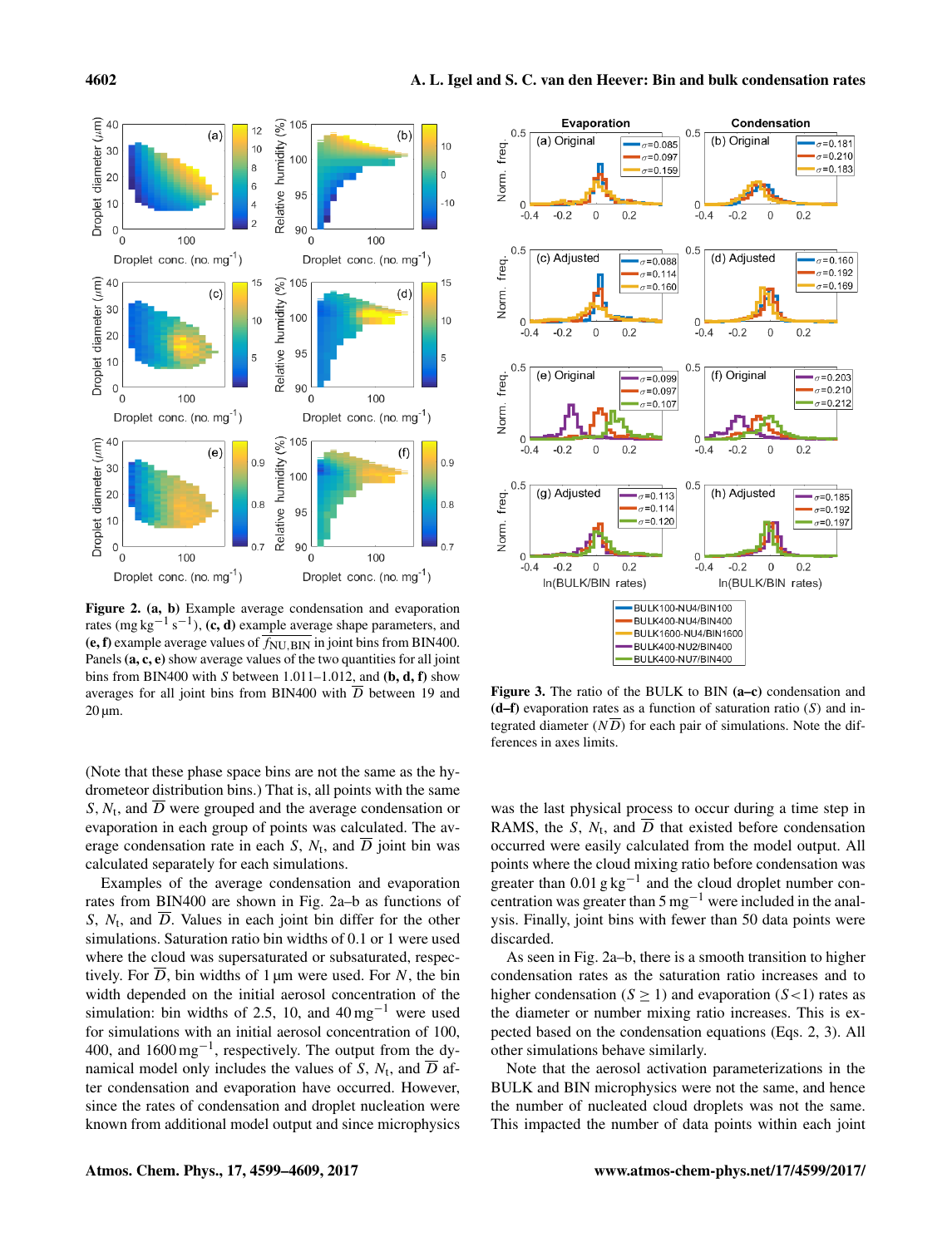$S, N_t$ , and  $D$  bin. However, we are primarily concerned with the average condensation rate in each joint bin, and the average value should not be impacted by the number of data points within a bin provided that the number is sufficiently high (joint bins with fewer than 50 data points are neglected). Therefore, the differences in the aerosol activation parameterizations, or for that matter, differences in the evolution of the cloud fields, should not influence the average condensation rates as evaluated in our framework.

In order to compare easily the condensation rates predicted by the two microphysics schemes, we calculate the ratio of the average condensation or evaporation rate of each joint bin from a BULK simulation to the average condensation or evaporation rate of the corresponding joint bin from a BIN simulation and then calculate the natural logarithm of each ratio. These will be referred to as "ln(ratios)". We find the ln(ratios) of the average condensation and evaporation rates for five pairs of simulations. Specifically, BULK400-NU2, BULK400-NU4, and BULK400-NU7 are all compared to BIN400, while BULK100-NU2 is compared to BIN100 and BULK1600-NU2 is compared to BIN1600. Histograms of the ln(ratios) for all pairs of simulations are shown in Fig. 3a, b, e, and f. The data have been separated into subsaturated (evaporating) and supersaturated (condensing) points. Positive values indicate that the rates in the BULK scheme are larger, and negative values indicate that the rates in the BIN scheme are larger. Values of  $\pm 0.1$  ( $\pm 0.2$ ) correspond to about a 10 % (20 %) difference in the condensation or evaporation rate between the two schemes for the joint bin.

First we examine the impacts of increasing aerosol concentrations on the agreement of evaporation and condensation rates in BULK and BIN simulations. Figures 3a– b show the histograms of the condensation and evaporation rate ln(ratios) for BULK100-NU4 compared to BIN100, BULK400-NU4 compared to BIN400, and BULK1600-NU4 compared to BIN1600. Figure 3b reveals that in general the condensation rate is higher in the BIN scheme simulations as indicated by the more frequent negative ln(ratios). On the other hand, the evaporation rates are more similar between the two schemes as indicated by the most frequent ln(ratios) being equal to or slightly greater than 0 in Fig. 3a.

Figure 3e–f show the histograms of condensation and evaporation rate ln(ratios) for the three BULK400 simulations with different values of the shape parameter, all compared to BIN400. For both condensation and evaporation, the peak of the ln(ratios) histograms increases as the cloud droplet shape parameter used in the BULK400 simulations increases. For the BULK400-NU2 simulation, the condensation and evaporation rates are frequently 20 % lower than the BIN400 rates or more, whereas for the BULK400-NU7 simulation, the condensation rates compared to the BIN400 simulation are most frequently very similar (ln(ratios) near zero). Thus, the value of the cloud droplet shape parameter chosen for use in a simulation is clearly important for determining how well a bulk microphysics scheme compares to a bin microphysics scheme in terms of predicted condensation and evaporation rates.

# 4.2 Accounting for the shape parameter

Fortunately, we know theoretically how the cloud droplet shape parameter will alter condensation and evaporation rates, and this dependency can be accounted for in our comparison of the two microphysics schemes. The shape parameter term in Eq. (2) (hereafter  $f_{NU}$ ), which is equal to  $\nu \left( \frac{\Gamma(\nu)}{\Gamma(\nu+3)} \right)^{1/3}$ , indicates that when a gamma PDF is assumed, the condensation rate is proportional to the shape parameter ν such that a higher shape parameter results in higher condensation rates. Of course, the BIN scheme makes no assumptions about the size distribution functionality and its condensation scheme does not depend on the shape parameter. However, in order to characterize the shape of the predicted BIN cloud droplet size distributions and to facilitate the comparison of the BIN and BULK condensation rates, we assumed that the predicted BIN size distributions are gamma PDF-like and found the best-fit gamma PDF parameters (see Eq. 1) for the cloud droplet size distributions at every cloudy grid point in the BIN simulations.

In order to find the best-fit shape parameters, we defined cloud droplets as belonging to one of the first 15 bins of the BIN liquid array (the remaining 18 bins contain raindrops), which corresponded to a maximum cloud droplet diameter of 50.8 µm. Many methods are available to find such best-fit parameters, but they generally all give similar results (McFarquhar et al., 2015). Here we used the maximumlikelihood estimation (MLE) method. For our problem, the log-likelihood function  $(\ln(L))$  is defined as

$$
\ln L = \frac{1}{N_{\rm t}} \sum_{i=1}^{15} N_i \ln n(D_i),\tag{4}
$$

where  $n(D_i)$  is the value of the gamma PDF (Eq. 1) for  $D_i$ with unknown values of the parameters  $D_n$  and  $\nu$ . The function is normalized by the total cloud droplet concentration  $N_t$ in order to remove  $N_t$  as a free parameter in Eq. (1). As indicated by its name, the MLE method seeks to maximize the log-likelihood function given by Eq. (4). To do so, we used the MATLAB function fmincon to find the parameter values that minimized  $-1 \cdot L$ .

Note that while we could determine the values of  $S$ ,  $N_t$ , and D that existed before condensation occurred, we could not determine the value of the best-fit shape parameter for this time because the change in mixing ratio of each bin was not output by RAMS. Thus, the average shape parameters used in the analysis are those that exist at the end of the time step. Nonetheless, given the short time step used in these simulations, it was not expected that the best-fit shape parameter would change much in one time step in most cases. The exception may be for very broad distributions characterized by low shape parameters. In part due to this concern, cloudy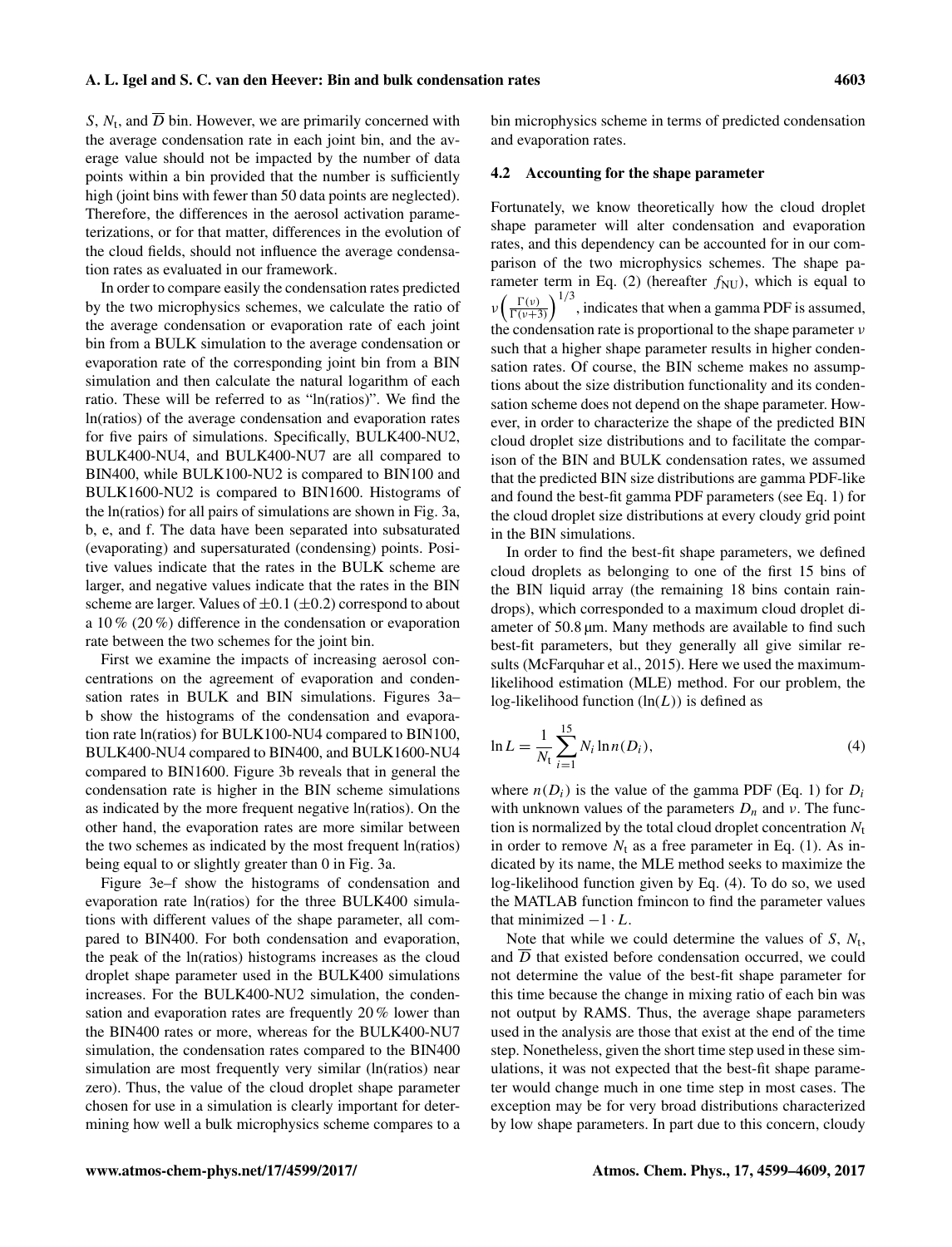points with best-fit shape parameters less than 1 are not included in the analysis. This criterion eliminated 4.5, 5.1, and 8.6 % of the data in BIN100, BIN400, and BIN1600, respectively. Overall, the impact of using the post-condensation shape parameters is not expected to have a large impact on the results. Examples of the average shape parameters in each joint bin are shown in Fig. 2c–d. The shape parameter tends to increase with droplet concentration and be low (5 or less) for relative humidity less than 99 %. In-depth analysis of the best-fit shape parameter in the BIN simulations is found in Igel and van den Heever (2017a).

Using these best-fit shape parameters from the BIN simulations and the specified shape parameters from the BULK simulations, the shape parameter term  $(f_{NU})$  can be evaluated for each cloudy point for all simulations. In the case of each BULK simulation, the value of  $f_{\text{NU,BULK}}$  is the same for every cloudy point since the value of  $f_{\text{NU,BULK}}$ is uniquely determined by the choice of the shape parameter value. Specifically,  $f_{\text{NU,BULK}} = 0.69, 0.81,$  and 0.88 for NU2, NU4, and NU7 simulations, respectively. For the BIN simulations,  $f_{\text{NU,BIN}}$  can be calculated using the best-fit shape parameters and will have a different value for every cloudy grid point. The values of  $f_{\text{NU,BIN}}$  for the cloudy grid points in each joint bin were averaged together to find a mean  $f_{NU,BIN}$  for each joint S,  $N_t$ , and D bin for each BIN simulation. Example values of  $\overline{f_{\text{NU,BIN}}}$  for some joint bins are shown in Fig. 2e–f. We can use the values of  $f_{\text{NU,BULK}}$  and  $f_{\text{NU,BIN}}$  to account for the differences in condensation and evaporation rates between the two schemes that arise due to different shape parameters. Specifically, in our analysis, we adjusted the mean condensation and evaporation rates (C) *for each joint bin* from the BULK simulations in the following way:

$$
\overline{C_{\text{BULK, adjusted}}} = \overline{C_{\text{BULK,original}} \frac{f_{\text{NU,BIN}}}{f_{\text{NU,BULK}}}.
$$
\n(5)

Note again that the value of  $\overline{f_{\text{NU,BIN}}}$  will be different for each joint bin. By making this correction, we found the condensation and evaporation rates that the BULK simulations *would have had* if they had used the same value of the shape parameter that best characterized the cloud droplet size distributions that were predicted by the BIN simulations. To be clear, we did not run new simulations; rather, the outputted condensation and evaporation rates from the existing BULK simulations were adjusted for the purposes of our analysis using Eq. (5) to account for the differences in size distribution shapes between the BIN and BULK simulations. We will next compare these adjusted BULK condensation and evaporation rates to the BIN rates to see if the comparison improves.

The ln(ratios) of the adjusted condensation and evaporation rates from the BULK simulations to the rates from the BIN simulations are shown in Fig. 3c–d and g–h. Hereafter, these ln(ratios) will be called adjusted ln(ratios). The most frequent value of the adjusted ln(ratios) is near zero (indicating that the two schemes predict the same rate) for all simulation pairs and for both condensation and evaporation. The impact of the adjustment is most notable in Fig. 3g–h where the histograms of the adjusted ln(ratios) now nearly lie on top of one another, whereas in Fig. 3e–f they are clearly separated. Thus, it appears that our method of accounting for the value of the shape parameter has worked well.

Additionally, the standard deviations of the adjusted ln(ratio) histograms (shown in the legend of each panel) for condensation are decreased slightly. This is not the case for the adjusted ln(ratio) histograms for evaporation, where for all simulation pairs the standard deviation is increased compared to the original ln(ratio) histograms. Nonetheless, given that all adjusted histograms (Fig. 3c–d, g–h) now have a modal value near 0, whereas this was not the case with the original histograms (Fig. 3a–b, e–f), the shape parameter appears to be the primary reason why the condensation and evaporation rates in the two schemes do not always agree.

# 4.3 Other considerations

While the shape parameter appears to be the primary cause of differences in condensation and evaporation rates in bin and bulk microphysics schemes, it is worth investigating which other factors are important.

#### 4.3.1 Relative humidity

When the relative humidity is close to 100 %, the condensation and evaporation rates are limited by the small supersaturation or subsaturation. In these situations, the droplet properties are expected to have little impact on the condensation or evaporation rate. Instead, these rates will be largely determined by how the schemes behave when the timescale for condensation or evaporation is smaller than the time step of the model. Figure 4 shows the average and standard deviation of the adjusted ln(ratios) for all five pairs of simulations as a function of relative humidity. Both the average and the standard deviation peak for relative humidity near 100 %. This indicates that the agreement between the bulk and bin schemes on condensation and evaporation rates is poor, just as we expected it to be based on the above arguments. That said, condensation and evaporation rates occurring with relative humidity near 100 % are small in magnitude, and disagreements here are not expected to have a large impact on the simulation evolution.

We repeated the analysis shown in Fig. 3 but excluding data points where the relative humidity before condensation and evaporation was between 99.5 and 100.5 %. The results are shown in Fig. 5. Qualitatively, the results in Figs. 3 and 5 are similar. The adjusted histograms are all centered near 0, but the decrease in the standard deviation of the ln(ratios) (shown in the legends) from Fig. 3 to 5 is substantial. This indicates that by removing cloudy points with relative hu-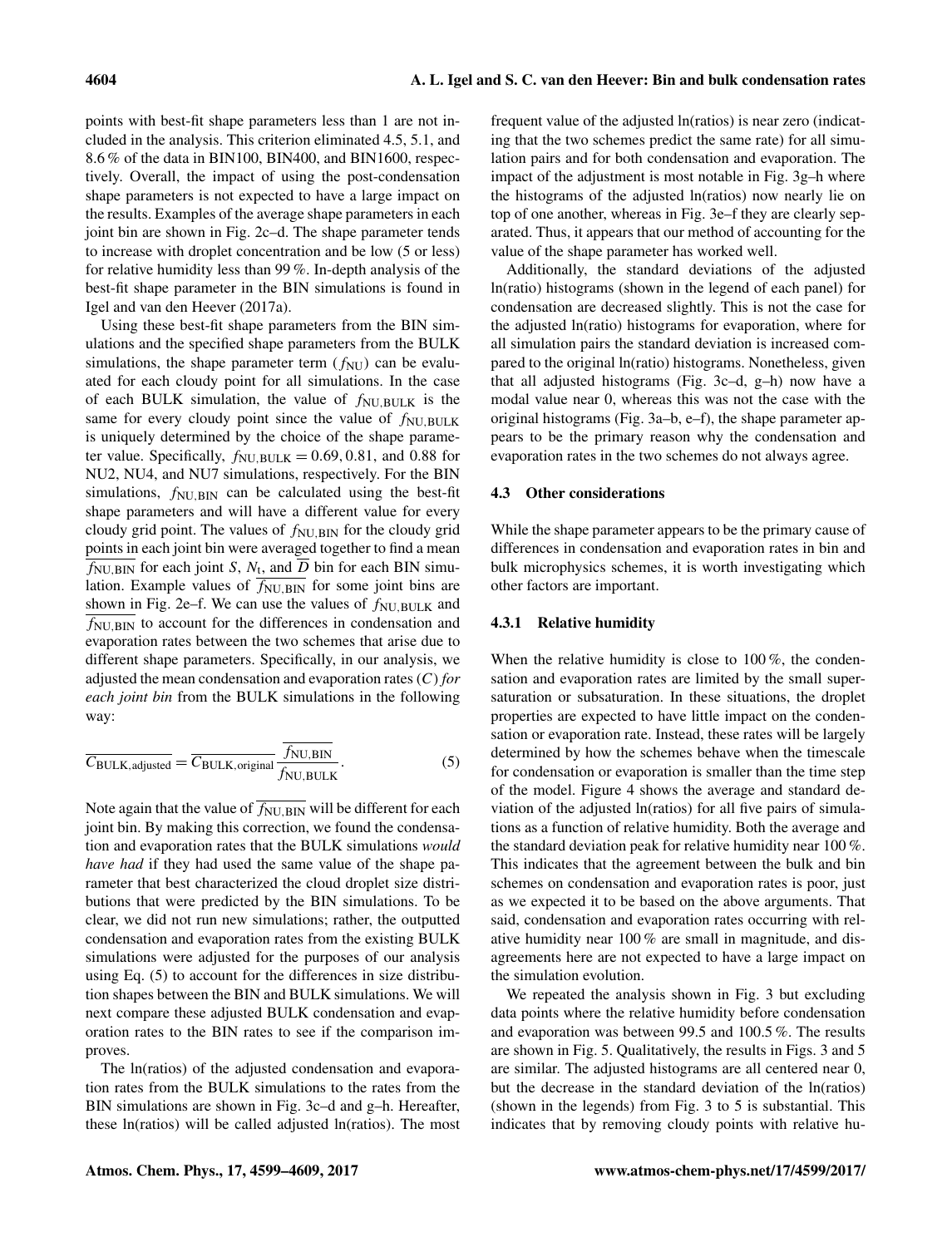#### A. L. Igel and S. C. van den Heever: Bin and bulk condensation rates 4605



Figure 4. The (a) mean ln(ratio) and (b) standard deviation of the ln(ratios) as a function of relative humidity for all five simulation pairs.

midity between 99.5 and 100.5 %, the agreement between the two schemes increases. That said, the standard deviations of the adjusted evaporation histograms are still higher than those of the original histograms. Finally, unlike in Fig. 3, the standard deviation for the adjusted condensation histograms is consistently lower than that of the evaporation histograms. Thus, overall, it seems that the correction based on the shape parameter for condensation is more successful than that for evaporation in terms of the spread of ln(ratios). Potential reasons for this difference are explored next.

# 4.3.2 Appropriateness of the gamma PDF and fractional mass change

One potential reason worth considering is that the gamma PDF is not always appropriate for characterizing the cloud droplet size distributions in the BIN simulations. The BIN microphysics scheme is capable of predicting any shape for the cloud droplet size distributions, including size distributions that may be bimodal. To assess how well our fitted gamma PDFs approximated the actual simulated cloud droplet size distributions, we calculated the normalized root mean square error (NRMSE) of the fits using MATLAB's goodnessOfFit function. An NRMSE of 1 indicates that the fit was no better than a flat line equal to the mean of the size distribution, and a value of 0 indicates a perfect fit. Figures 6a–b show cumulative histograms of the NRMSE values from the three BIN simulations for both evaporating and condensing cloudy points. Note that these are not cumulative histograms of mean values from joint bins as in Fig. 3, but rather they are cumulative histograms of the NRMSE values at all individual cloudy grid points in the BIN simulations. The majority of grid points have NRMSE values between about 0.4 and 0.6, which indicates that in general the gamma PDF characterizes the simulated cloud droplet size distributions moderately well. The cumulative distributions of NRMSE are similar for all three BIN simulations and similar for evaporating and condensing cloudy grid points. This suggests that the NRMSE probably cannot explain why the correction in Fig. 5 leads to a reduction in the standard deviation of ln(ratios) for condensation but to an increase in the standard deviation of ln(ratios) for evaporation. Nonetheless,



Figure 5. Like Fig. 3 but excluding grid points from the joint bins with relative humidity between 99.5 and 100.5 %.

we still expect that higher NRMSE should result in differences between the condensation and evaporation rates in bin and bulk schemes. This will be discussed further below.

Another potential reason that evaporation and condensation comparisons are different relates to the fractional change of mass. Specifically, the comparison may be better for situations in which only a small fraction of the total cloud droplet mass is evaporated or condensed within a time step versus a situation in which a large fraction of mass is evaporated or condensed. The reason the fractional change in mass may be important is related to the different treatments of the time step during condensation and evaporation in the two schemes. The BIN microphysics scheme takes an iterative approach to condensation and evaporation in which many small steps are taken. After each small step the droplet properties are updated. When the droplet properties are changing rapidly, this approach may be important for accurately predicting the evolution of the total mass and number of cloud droplets. On the other hand, the RAMS bulk scheme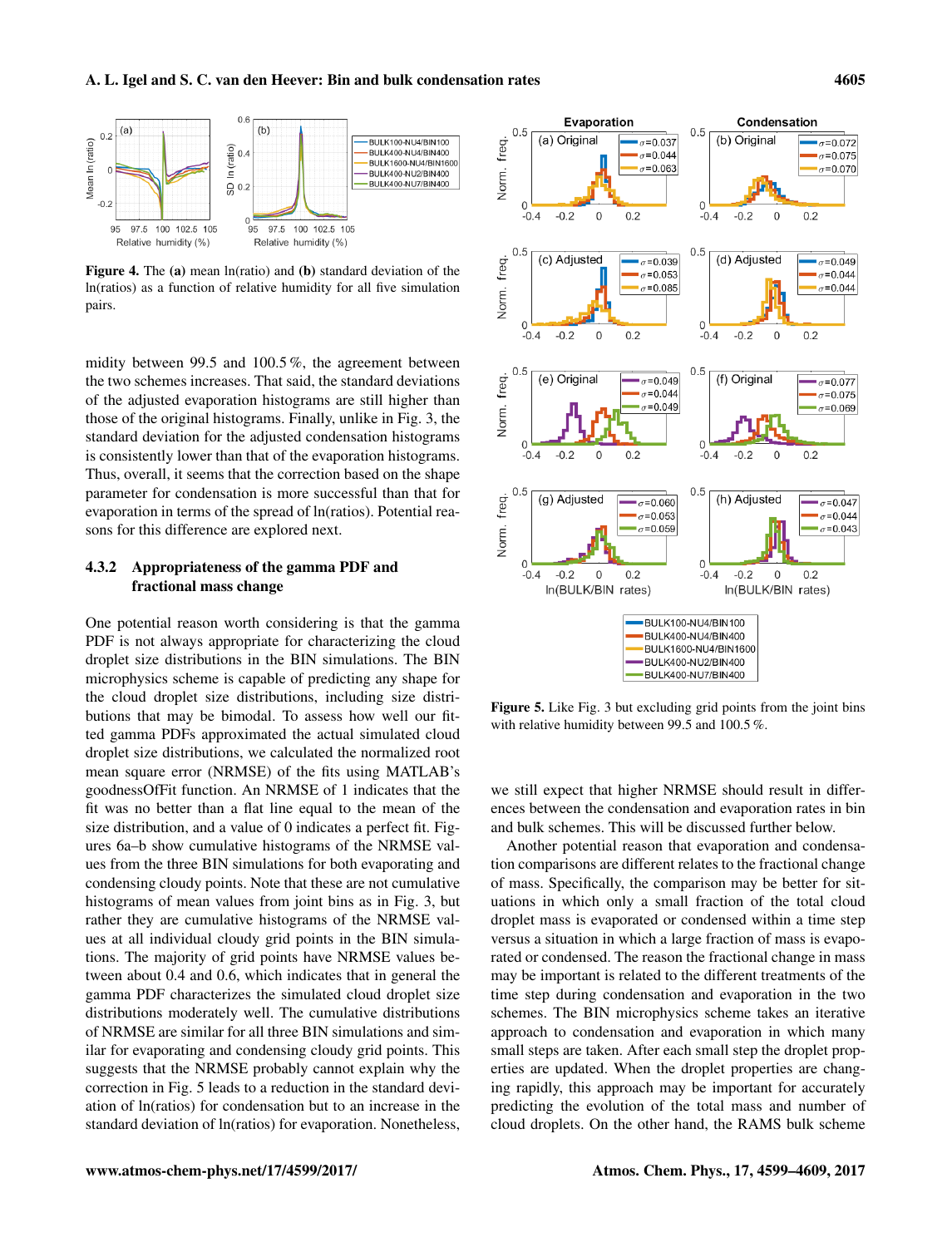

Figure 6. Cumulative distributions of (a, b) NRMSE, (c) fraction of mass evaporated, and (d) fraction of mass condensed. Panels (a, c) include only grid points where evaporation occurred and  $(b, d)$  include only grid points where condensation occurred.

takes just one step (which is equal to the full model time step length) and cannot account for rapidly changing droplet properties within the time step.

Cumulative histograms of the fraction of cloud mass evaporated in one full time step are shown in Fig. 6c for the BIN simulations. Higher fractions of mass are evaporated more frequently as the initial aerosol concentration increases. This result is not surprising given that the high numbers of cloud droplets nucleated from the high numbers of aerosol particles will induce on average higher evaporation rates (Eqs. 2 and 3) that cause a higher fraction of mass to be evaporated in one time step. Similarly, cumulative histograms of the fraction of cloud droplet mass condensed in the time step are shown in Fig. 6d. Again, high fractions of cloud mass are condensed more frequently as the initial aerosol concentration increases. In general, large fractional changes in the cloud mass are more frequent during evaporation than during condensation. This suggests that the fractional mass change may be a reason for the better comparison of condensation rates than evaporation rates in Fig. 5 after the shape parameter correction was applied.

To explore simultaneously the impact of NRMSE and fractional mass change on the comparison of bin and bulk scheme condensation and evaporation rates, we also calculated the mean NRMSE and fractional mass change of each of the joint  $S$ ,  $N_t$ , and  $D$  bins in addition to the adjusted ln(ratio) for each bin that we have shown previously. In this analysis, we have excluded points with relative humidity between 99.5 and 100.5 % based on our previous analysis of the impact of relative humidity. Joint bins with similar mean NRMSE and fractional mass change were grouped together



**Figure 7.** For each joint S,  $N_t$ , and D bin, the mean NRMSE and mean fraction of mass evaporated or condensed was calculated. Each panel shows the relationship between the mean NRMSE, mean adjusted ln(ratio) (colors), and (a) mean fraction of mass evaporated or (b) mean fraction of mass condensed. Joint bins from all simulation pairs are included in the mean adjusted ln(ratios) that are shown.

and the mean adjusted ln(ratios) for each group was calculated. Joint bin pairs from all simulation pairs were included. The results are shown in Fig. 7, again for condensation and evaporation separately, where colors show the mean of the adjusted ln(ratios) as a function of NRMSE and fractional mass change. Colors near zero (teal) indicate that the two schemes agree well after the shape parameter correction is applied, whereas colors away from zero (blue and yellow) indicate that the two schemes do not agree well even after the shape parameter adjustment is applied.

Evaporation will be considered first (Fig. 7a). For evaporated mass fraction less than about 0.3, the mean adjusted ln(ratios) are near zero. As the evaporated mass fraction increases above 0.3, the NRMSE also begins to increase, which makes it difficult to understand the influence of either the NRMSE or evaporated mass fraction on the scheme comparison by looking at them in isolation. However, by looking at them together in Fig. 7a, we see that the evaporated mass fraction seems to be driving the increase in the adjusted mean ln(ratio) away from 0, particularly when the evaporated mass fraction is greater than 0.4. For these values, the contour lines are approximately flat, which indicates that there is little dependence of the mean adjusted ln(ratios) on NRMSE.

The NRMSE seems to be more important for condensation than evaporation. As the NRMSE increases above about 0.5 in Fig. 7b for condensation, the mean adjusted ln(ratios) begin to drop away from zero, and the two schemes have worse agreement on the condensation rates. Like for evaporation, when NRMSE and the condensed mass fraction are both relatively low, the mean adjusted ln(ratios) are near zero and show little dependence on NRMSE or fractional mass change.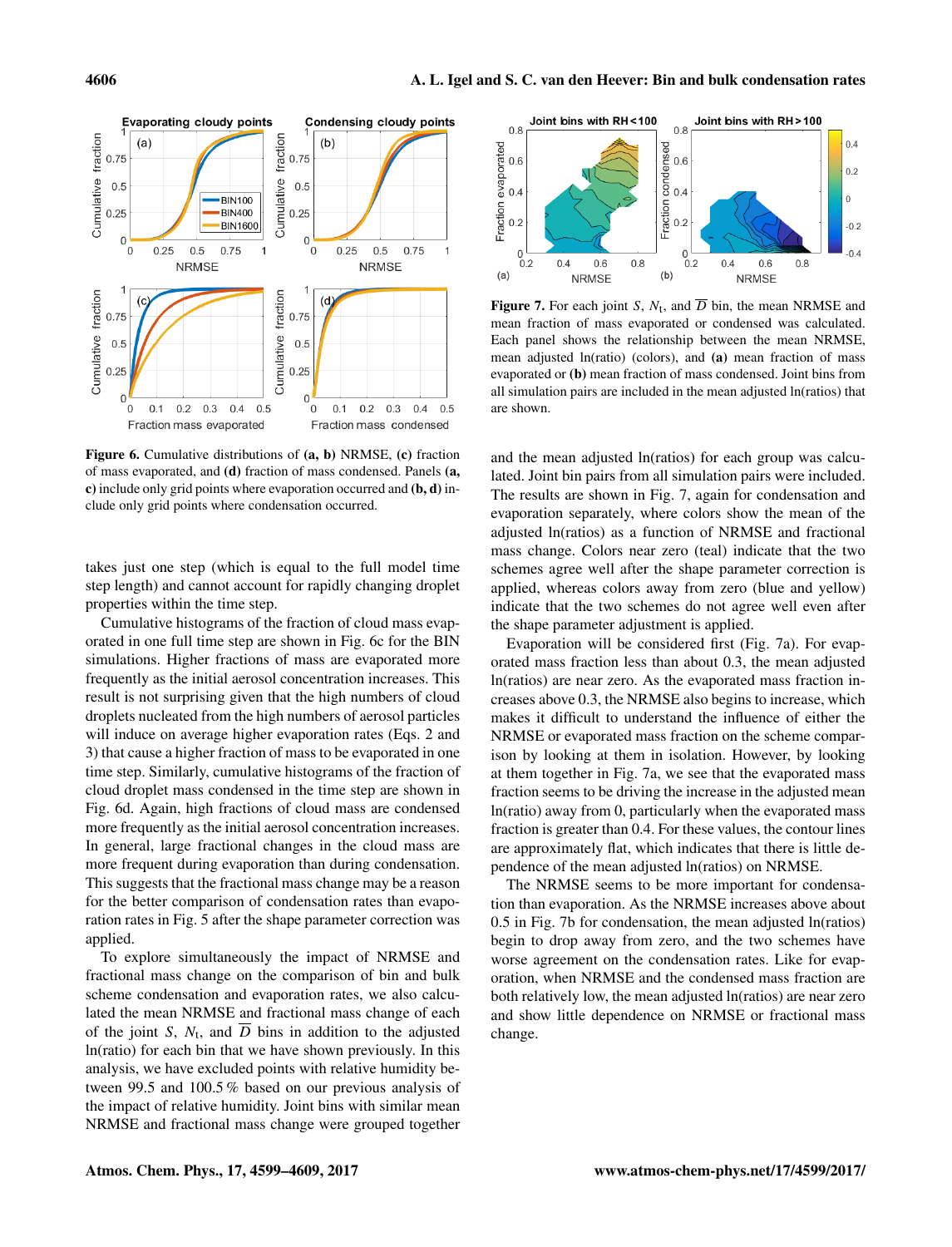#### A. L. Igel and S. C. van den Heever: Bin and bulk condensation rates 4607

#### 5 Conclusions

In this study, we have compared the cloud condensation rates predicted by a bulk and a bin microphysics scheme in simulations of non-precipitating cumulus clouds run using the same dynamical framework, namely RAMS. The simulations were run with three different background aerosol concentrations in order to consider a large range of microphysical conditions. Two additional simulations with the RAMS bulk microphysics scheme were run with different settings for the cloud droplet shape parameter.

When the condensation and evaporation rates were binned by saturation ratio, cloud droplet number concentration, and mean diameter, the BULK rates were on average higher or lower depending primarily on the value of the shape parameter used in the BULK simulations. Since the theoretical relationship between the shape parameter and condensation and evaporation rates is known, we adjusted the BULK rates to be those that the simulations would have predicted if they had used the same value of the shape parameter as was found by fitting gamma PDFs to the BIN droplet size distribution output. After doing so, we showed that the BULK and BIN rates were in general in much better agreement, although the condensation rates agreed better than the evaporation rates.

Other factors were also suggested to impact the agreement of condensation and evaporation rates in the BIN and BULK simulations. First, the agreement was worse as the relative humidity approached 100 %. Second, when the simulated binned size distributions did not conform closely to a gamma PDF (NRMSE was high), the agreement was also worse, particularly for condensation. Lastly, when a large fraction of the cloud droplet mass was evaporated or condensed within a model time step, the agreement was also worse, particularly for evaporation. We hypothesize that the reason for a dependence on the fractional mass change is related to the different approaches taken by the BIN and BULK schemes to solve the condensation equation. However, all three of these factors were found to be of secondary importance compared to the shape parameter.

Again, it appears that when the relative humidity is not near 100 %, the most important factor for agreement in cloud droplet condensation and evaporation rates between bin and bulk schemes is the shape of the cloud droplet size distribution. More effort is needed to understand the cloud droplet shape parameter in order to improve the representation of cloud droplet size distributions in bulk microphysics schemes. Improvement in the representation of size distributions should lead to better agreement in the simulated macroscopic properties of clouds by the two schemes, although such potential for better agreement has not been shown here. Finally, while the methods we have used to here to demonstrate the importance of the shape parameter were effective, we are not suggesting that the same methods would be best for improving bulk schemes.

Although we have only investigated two specific schemes, it is expected that the results can be applied more generally to bin and bulk schemes that do not use saturation adjustment. Additional work should be conducted using a similar approach in order to compare and evaluate additional microphysics schemes and additional microphysical processes. While it is clear that the shape parameter explains much of the discrepancies in predicted condensation rates between bin and bulk schemes, our understanding of what the most appropriate value of the shape parameter is or how it should vary as a function of basic cloud properties is limited. More work then is also needed to understand cloud droplet distribution width from observations and measurements.

*Data availability.* The simulations are archived at Colorado State University and are available upon request.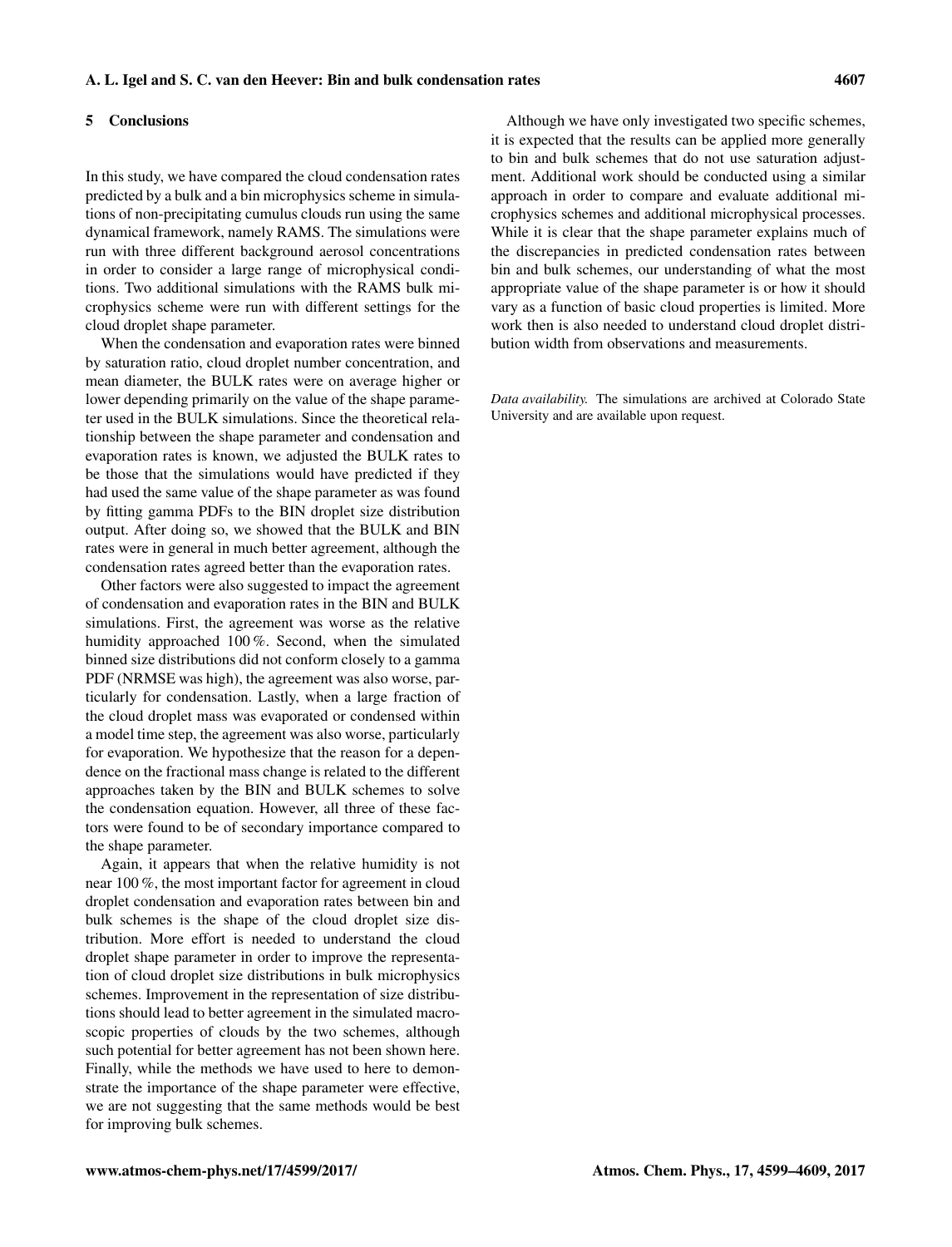# Appendix A: Implementation of the Hebrew University BIN scheme into RAMS

While the present study is only concerned with warm-phase processes, the methods to interface the Hebrew University BIN scheme with the RAMS radiation scheme (Harrington, 1997) will be described here. The RAMS radiation scheme uses precomputed lookup tables for the extinction coefficient, single-scattering albedo, and asymmetry parameter for each hydrometeor species. All liquid drops are represented as one species in the BIN, so these liquid bins are classified as either cloud droplets or raindrops using the same size threshold used by the RAMS microphysics scheme to distinguish between these two species. For each set of BIN bins that corresponds to a RAMS species, the total number concentration and mean diameter are calculated, a gamma distribution shape parameter of 2 is assumed, and the appropriate set of look-up tables for the corresponding RAMS species is used for all radiative calculations.